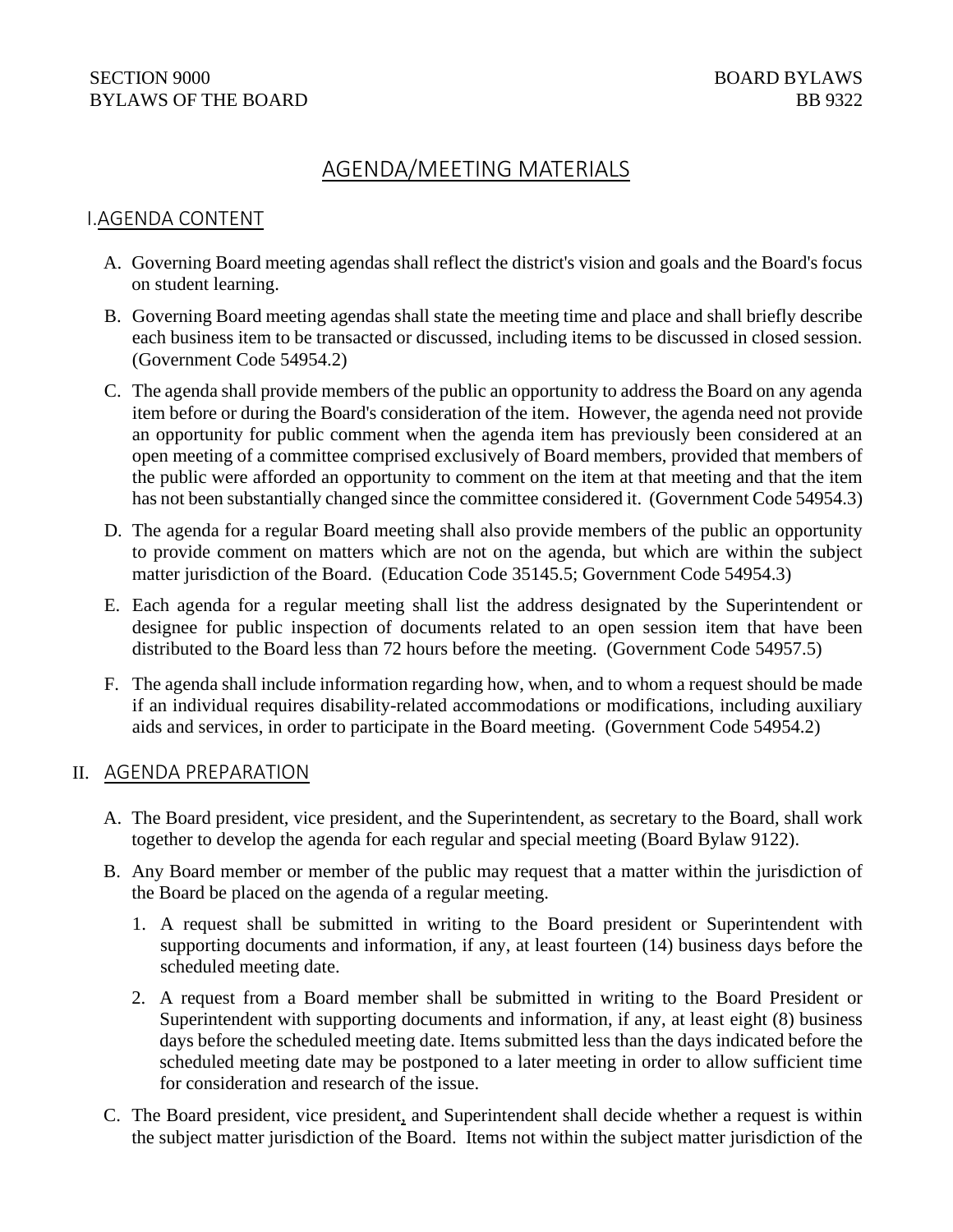Board may not be placed on the agenda. In addition, before placing the item on the agenda, the Board president, vice president, and Superintendent shall determine if the item is merely a request for information or whether the issue is covered by an existing policy or administrative regulation.

- D. If the Board president, vice president, and Superintendent deny a request from a Board member to place an item on the agenda, the Board member may request the Board to take action to determine whether the item shall be placed on the agenda.
- E. The Board president, vice president, and Superintendent shall also decide whether an agenda item is appropriate for discussion in open or closed session, and whether the item should be an action item subject to Board vote or an information item that does not require immediate action.
- F. Any Board action that involves borrowing \$100,000 or more shall be discussed, considered, and deliberated upon as a separate item of business on the meeting agenda. (Government Code 53635.7)
- G. All public communications with the Board are subject to requirements of relevant Board policies and administrative regulations.

# III. CONSENT ITEMS

- A. In order to promote efficient meetings, the Board may bundle a number of items and act upon them together by a single vote through the use of a consent agenda. Consent agenda items shall be items of a routine nature and items for which Board discussion is not anticipated and for which the Superintendent recommends approval.
- B. When any Board member requests the removal of an item from the consent agenda, the item shall be removed and given individual consideration for action as a regular agenda item.
- C. The agenda shall provide an opportunity for members of the public to comment on any consent agenda item that has not been previously considered (Government Code 54954.3)

# IV. AGENDA DISSEMINATION TO BOARD MEMBERS

- A. At least 72 hours before each regular meeting, each Board member shall be provided a copy of the agenda and agenda packet, including the Superintendent or designee's report(s); minutes to be approved; copies of communications; reports from committees, staff, and others; and, other available documents pertinent to the meeting.
- B. When special meetings are called, Board members shall receive, at least 24 hours prior to the meeting, notice of the business to be transacted. (Government Code 54956)
- C. Board members shall review agenda materials before each meeting. Individual members may confer directly with the Superintendent or designee to ask questions and/or request additional information on agenda items. However, a majority of Board members shall not, outside of a noticed meeting, directly or through intermediaries or electronic means discuss, deliberate, or take action on any matter within the subject matter jurisdiction of the Board.

# V. AGENDA DISSEMINATION TO MEMBERS OF THE PUBLIC

A. Any agenda and related materials distributed to the Board shall be made available to the public upon request without delay. Only those documents which are disclosable public records under the Public Records Act, and which relate to an agenda item scheduled for the open session portion of a regular meeting shall be made available to the public. (Government Code 54957.5)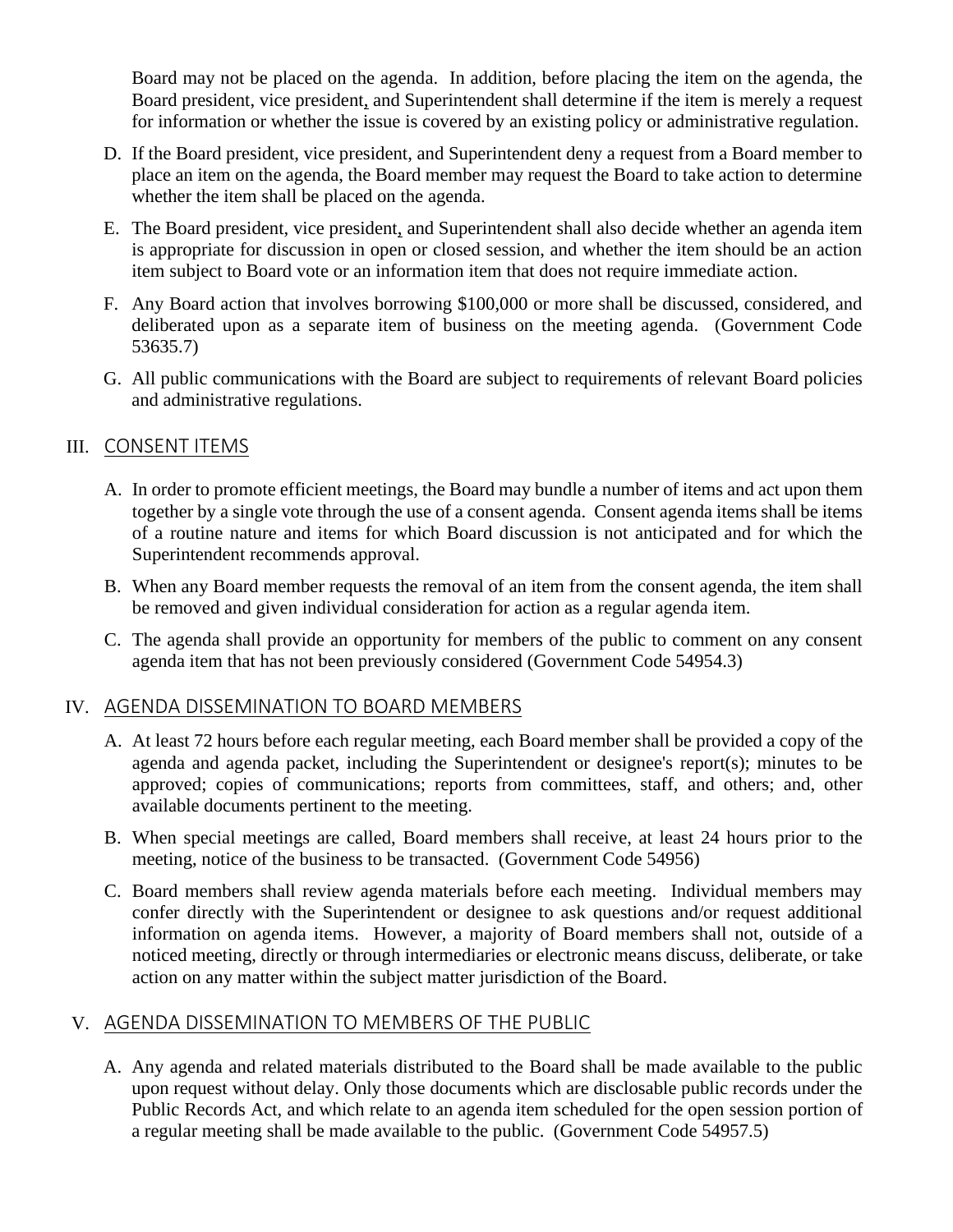- B. At least 72 hours prior to a regular meeting, the agenda shall be posted at one or more locations freely accessible to members of the public. (Government Code 54954.2)
- C. In addition, the Superintendent or designee shall post the agenda on the homepage of the district web site. The posted agenda shall be accessible through a prominent direct link to the current agenda or to the district's agenda management platform in accordance with Government Code 54954.2. When the district utilizes an integrated agenda management platform, the link to that platform shall take the user directly to the web site with the district's agendas, and the current agenda shall be the first available. (Government Code 54954.2)
- D. If a document which relates to an open session agenda item of a regular Board meeting is distributed to the Board less than 72 hours prior to a meeting, the Superintendent or designee shall make the document available for public inspection at a designated location at the same time the document is distributed to all or a majority of the Board. (Government Code 54957.5)
- E. The Superintendent or designee shall mail a copy of the agenda or a copy of all the documents constituting the agenda packet to any person who requests the items. The materials shall be mailed at the time the agenda is posted or upon distribution of the agenda to a majority of the Board, whichever occurs first. (Government Code 54954.1)
- F. Any request for mailed copies of agendas or agenda packets shall be in writing and shall be valid for the calendar year in which it is filed. Written requests must be renewed following January 1 of each year. (Government Code 54954.1)
- G. Persons requesting mailing of the agenda or agenda packet shall pay an annual fee, as determined by the Superintendent or designee, not to exceed the cost of providing the service.
- H. Any document prepared by the district or Board and distributed during a public meeting shall be made available for public inspection at the meeting. Any document prepared by another person shall be made available for public inspection after the meeting. These requirements shall not apply to a document that is exempt from public disclosure under the Public Records Act. (Government Code 54957.5)
- I. Upon request, the Superintendent or designee shall make the agenda, agenda packet, and/or any writings distributed at the meeting available in appropriate alternative formats to persons with a disability, as required by the Americans with Disabilities Act. (Government Code 54954.1)

# LEGAL REFERENCES:

# EDUCATION CODE

- 35144 Special meetings
- 35145 Public meetings
- 35145.5 Right of public to place matters on agenda

# GOVERNMENT CODE

6250-6270 Public Records Act

- 53635.7 Separate item of business
- 54954.1 Mailed agenda of meeting
- 54954.2 Agenda posting requirements; board actions
- 54954.3 Opportunity for public to address legislative body
- 54954.5 Closed session item descriptions
- 54956.5 Emergency meetings
- 54957.5 Public records
- 54960.2 Challenging board actions; cease and desist